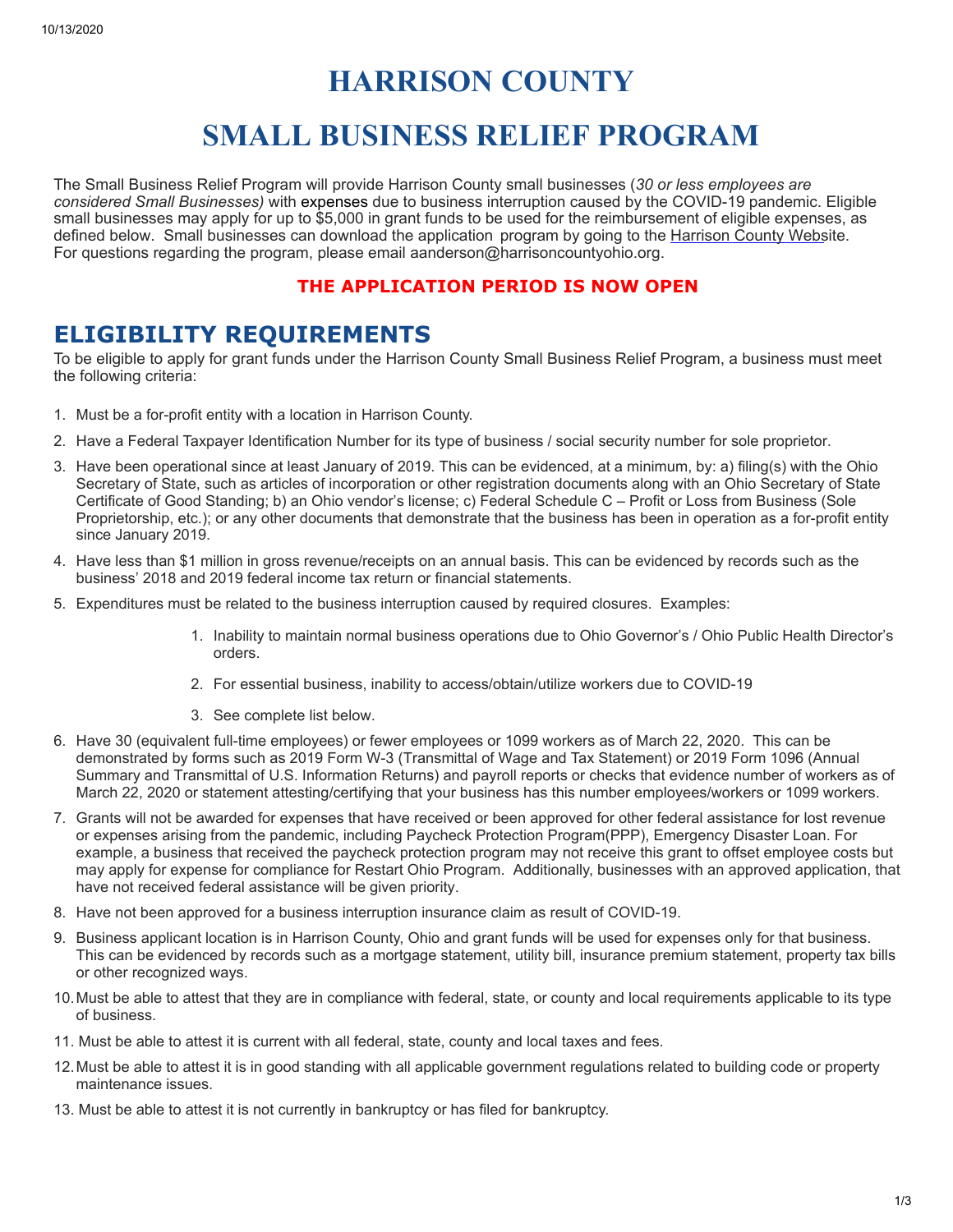### **INELIGIBLE SMALL BUSINESSES**

A business is not eligible to apply for Grant Funds under the Harrison County Small Business Relief Program if it primarily operates as one of the following:

- 1. Adult entertainment establishment
- 2. Banks, savings and loan or credit unions
- 3. E-commerce only company
- 4. Liquor / wine store
- 5. Vaping store
- 6. Tobacco store
- 7. Cannabis dispensary
- 8. Franchised business not locally owned and independently operated
- 9. Clubs or Service Organizations
- 10. Places of worships, non-profits

# **ELIGIBLE EXPENSES**

Grant funds provided by Harrison County Small Business Relief Program can only be used to pay the expenses of the business: a) related to the costs of business interruption caused by required closures; or b) that the business faces due to its uncertainty as to its ability to pay due to the pandemic. Eligible expenses include, but are not limited to:

- 1. Mortgage costs. Mortgage costs for businesses that are in or operated out of a personal residence are not an eligible expense.
- 2. Rent or lease costs. Rent or lease cost for businesses that are in or operated out of a personal residence are not an eligible expense.
- 3. Expenses for utilities, such as electric, gas, sewer, water, trash removal. Utility costs for businesses that are in or operated out of personal residence are not an eligible expense
- 4. Salaries, wages, or compensation paid to employees/workers or 1099 workers.
- 5. Materials and supplies related to interruption of the business caused by required closures.
- 6. Personal Protective Equipment or other COVID-19 related costs such as expenses related to compliance with Responsible Restart Ohio.

If awarded, all grant funding distributed as a part of this program must be spent within 15 calendar days of receipt. Grant funds can be used to reimburse eligible expenses incurred from March 23, 2020 through November 16, 2020. At the end of the grant term, November 16th, the business shall submit an itemized list of all expenditures along with all supporting documentation. Documentation shall be in the form of paid invoices and canceled checks, bank statements, or similar documentation showing payment of eligible expenses. If the business cannot properly substantiate its eligible expenses, the business will be required to repay the undocumented grant funds. The Harrison County Small Business Relief Program will send an invoice to the business of undocumented or unallowed grants funds within 60 days of the grant funds being dispersed. The business is required to remit payment within 10 of the invoice All grant fund documentation must be turned into the authority having jurisdiction by November 16, 2020.

# **INELIGIBLE EXPENSES**

- 1. Cost of vehicle or equipment leased or purchased after March 23, 2020, except if the purchase of equipment is to comply with Responsible Restart Ohio.
- 2. Personal, non-business expenses of the business or its owner(s).
- 3. Construction costs (if not related due to the Restart Ohio guidelines)
- 4. Any tax, license, or fee obligations payable to any governmental entity.